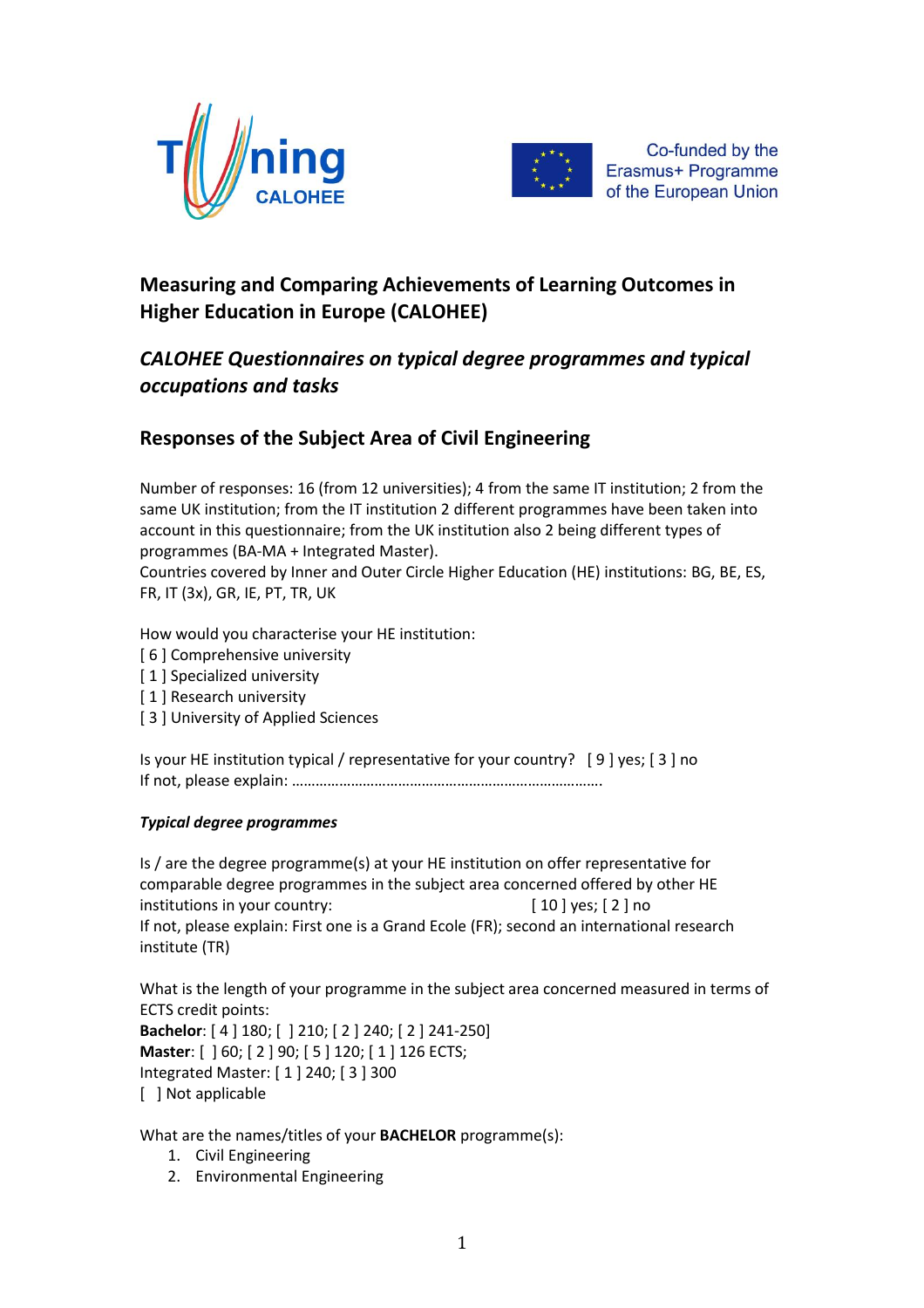- 3. Construction Management
- 4. Civil and Territorial Engineering

How can your **bachelor** programme be characterized in terms of its profile, as a:

[ 4 ] broad programme covering typical elements of the sector involved (e.g. Social Sciences,

etc.), followed by specialization in a particular subject area / discipline (later)

[ 2 ] broad programme covering different paradigms?, which are / can also (be) positioned outside the realm of the sector

[3] specialized programme focusing (mainly or only) on the subject area involved

Does your **bachelor** programme distinguish one or more types / tracks / orientations:

 $\lceil$   $\lceil$  yes;  $\lceil$   $\rceil$  no

If so, can these be distinguished in (a) more research oriented type(s) / track(s) and (a) more applied type(s) / track(s)?  $[5]$  yes;  $[1]$  no. Please explain: *Examples of tracks:*

- Applied Mechanics
- Hydraulics
- **Hydromechanics**
- Coastal and Harbour Engineering
- Geotechnical Engineering
- **Structures**
- Earthquake Engineering, Geodesy
- Transportation Engineering
- Materials Construction
- Engineering and Management fields
- Structural Engineering
- Hydraulics and Environmental Engineering
- Geotechnical Engineering
- Transport, Infrastructure and Regional Planning
- Civil Constructions
- **Hydrology**
- Transports and Urban Services

If so, do these tracks have different (well-defined):

[3] aims and objectives (general description of topics covered / taught by the programme and for what purpose, e.g. to prepare the student for (an) occupation(s) for which these are relevant)

[4] learning outcomes (statements of what the student should know and is able to do after completion of the programme)

## Does your **bachelor** programme include:

 $[3]$  minor(s)

[ 7 ] electives

[ ] double major

If applicable, can the minor(s) / electives be taken outside your faculty at another faculty of your HE institution? [ 5 ] yes; [ 4 ] no

## What is the space included in your **bachelor** programme for (a) minor(s) / electives in terms of ECTS credits:

[ 1 ] 0; [ 1 ] 1-10; [ 3 ] 11-20 ]; [ 2 ] 21-30; [ ] 31-45; [ 2 ] 46-60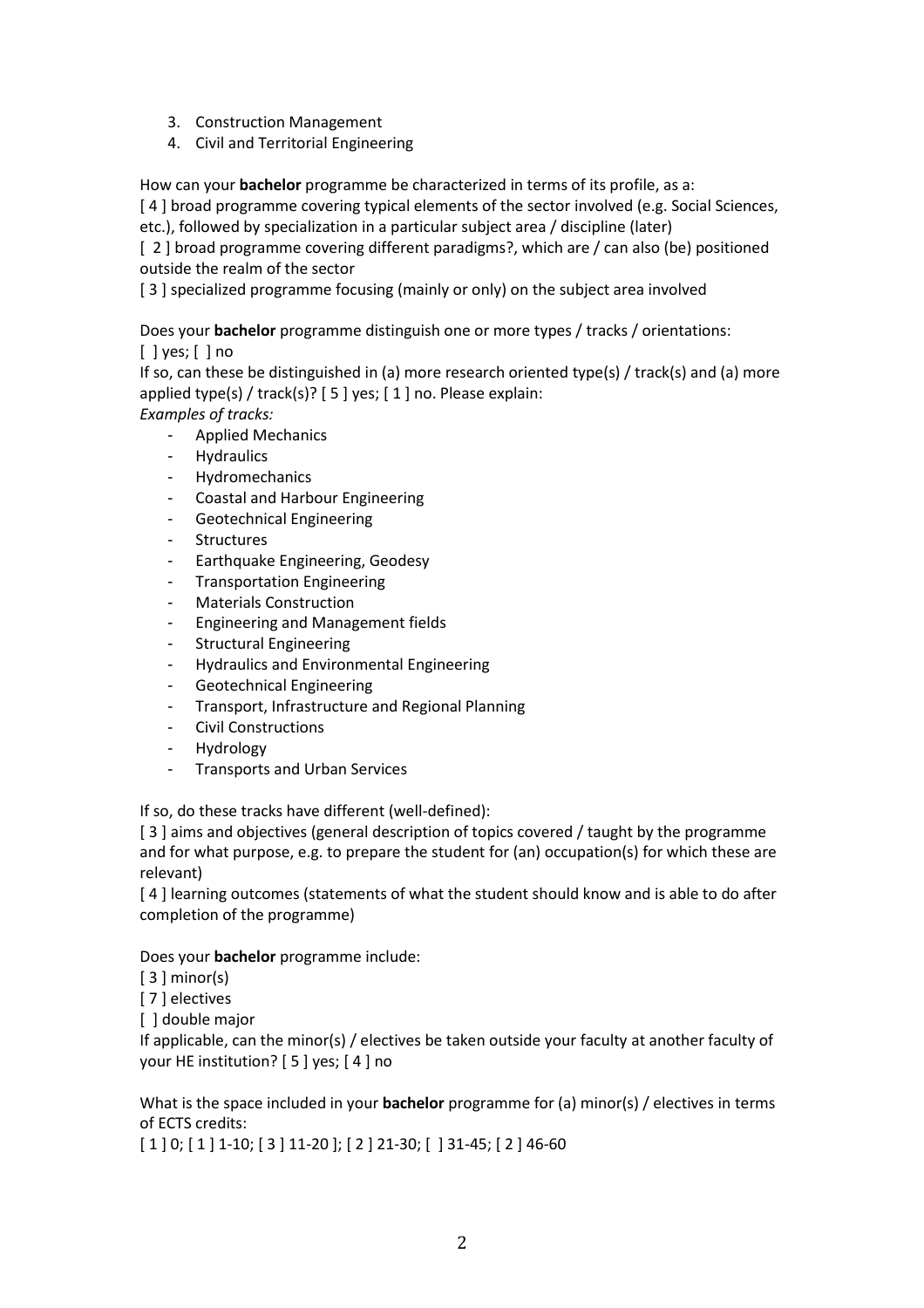Does your **bachelor** programme include a mobility window (a period that is reserved to take course units in another country which will replace course units (obligatory / electives / minors) of the degree programme that the student is taking at your HE institution:

[ 4 ] yes; [ 4 ] no

If so what is the number of ECTS credits involved: [ 1 ] 15; [ 4 ] 30; [ - ] 60; [ ] different, please specify: …………………………………………..

How do you characterise your **bachelor** programme (*up to two answers are possible, except if the programme covers a more academic and a more applied track; then three answers are possible*):

[7] a traditional programme in which the focus is mainly on knowledge acquisition and transfer: the programme is largely based on lecture classes, which might be supported by seminar groups and, if applicable, limited laboratory work

 $[4]$  a student-centred programme<sup>1</sup> which requires active student learning, which is mainly based on a seminar / exercise course unit model and, if applicable, extended laboratory work

[ 1 ] based on research driven education

[1] based on applied driven education

Does your **bachelor** programme include a work based learning component (work placement / entrepreneurship / traineeship)? [ 4 ] yes; [ 5] no

Please explain: ………………………………………………………………………………………………………….

If so, what is the size of this component expressed in ECTS credits:

[ 1 ] 0-5 ]; [ 2 ] 6-10; [ ] 11-15; [ 2 ] 16-20; [ ] 21 – 25; [ ] 26-30; different (specify): …….

Is your **bachelor** programme based on:

[ 8 ] (well-defined) aims and objectives (general description of topics covered / taught by the programme and for what purpose, e.g. to prepare the student for (an) occupation(s) for which these are relevant)

If so, how many:  $\lceil$   $\rceil$  one general description;  $\lceil 3 \rceil$  1-5 more explicitly formulated;  $\lceil 4 \rceil$  6 or more; more explicitly formulated

| Are these included in the course catalogue:             | $[7]$ yes; $[$ ] no |  |
|---------------------------------------------------------|---------------------|--|
| Are these included in the course description / syllabi: | $[7]$ yes; $[$ ] no |  |

#### and/or

[7] (well-defined) programme competence statements (broadly defined statements of the competences to be developed in the **bachelor** programme) If so, how many: [ 1 ] up to 5; [ 3 ] 6-10; [ 2 ] 11 or more [5] (well-defined) unit competence statements If so, how many on average per unit:  $[2]$  up to 5;  $[3]$  6-10;  $[-]$  11 or more

Are these included in the course catalogue: [5] yes; [] no Are these included in the course description / syllabi: [5] yes; [] no

#### and/or

[ 6 ] (well-defined) programme learning outcomes (statements of what the student should

<sup>1</sup> Definition of student-centred learning according to the European Student Union (ESU 2010): A learning approach characterised by innovative methods of teaching which aim to promote learning in communication with teachers and students and which takes students seriously as active participants in their own learning, fostering transferable skills such as problem-solving, critical and reflective thinking.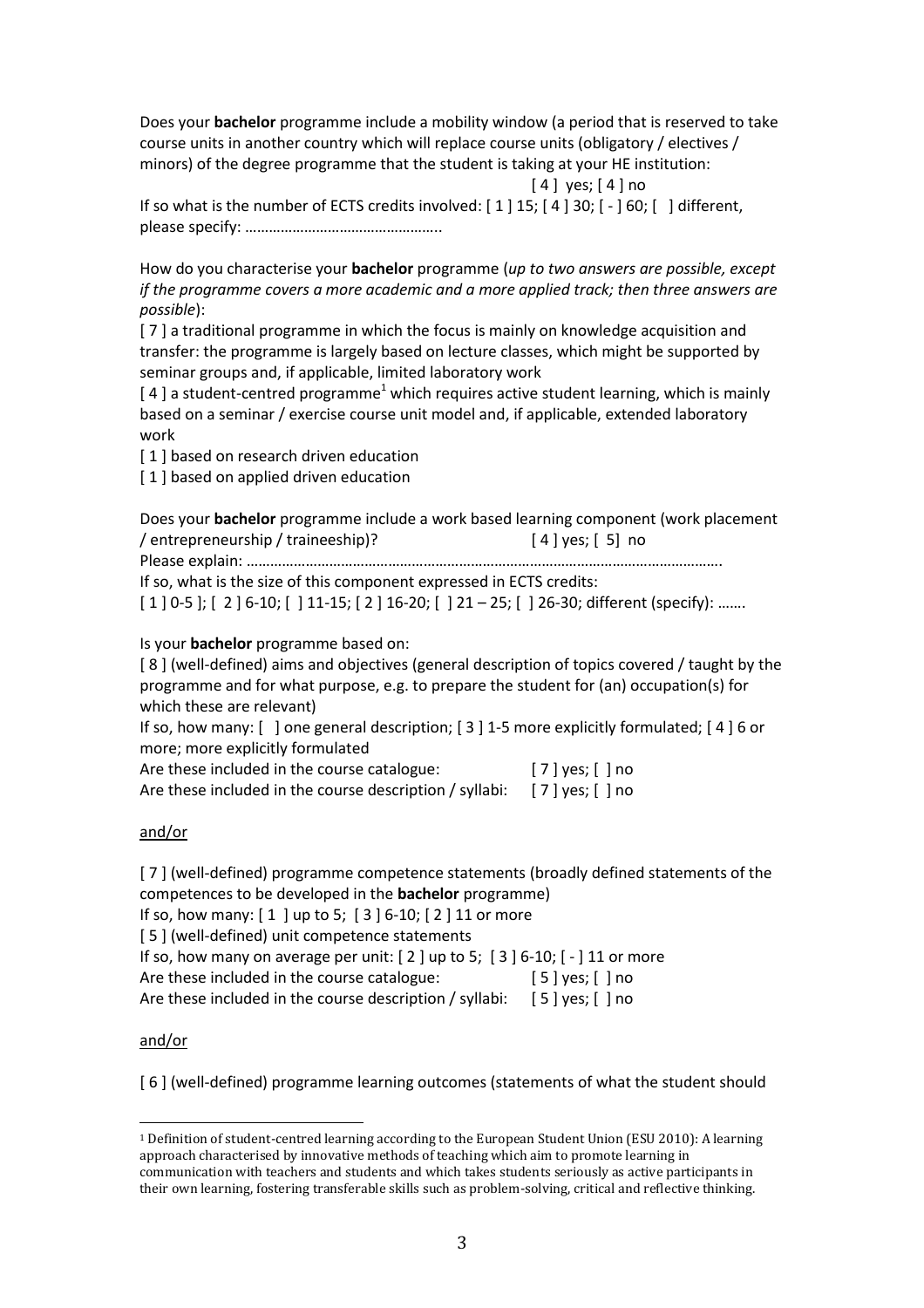know and is able to do after completion of the **bachelor** programme) If so, how many: [ 2 ] up to 5; [ 2 ] 6-10; [ - ] 11 – 15; [ 2 ] 16 or more [ 6 ] (well-defined) course unit learning outcomes (statements of what the student should know and is able to do after completion of the unit) If so, how many on average per unit: [ 1 ] up to 5; [ 5 ] 6-10; [ ] 11 or more Are these included in the course catalogue: [6] yes; [] no Are these included in the course description / syllabi:  $\begin{bmatrix} 6 \end{bmatrix}$  yes;  $\begin{bmatrix} 1 \end{bmatrix}$  no

## *Attention: From the responses it is seems that there is some confusion about the use of the terms 'aims and objectives', 'competences' and 'learning outcomes statements'.*

Are the following skills / competences 'trained' in the framework of the **bachelor** programme (a full list of Tuning generic competences is attached to this questionnaire):

- [ 9 ] Abstract and analytical thinking
- [ 6 ] Ethical reasoning
- [9] Design and manage projects
- [ 1 ] Entrepreneurship
- [ 8 ] Oral communication
- [ 9 ] Problem solving
- [8] Learn-to-learn and stay up-to-date with learning
- [ 6 ] Critical and self-critical awareness
- [ 8 ] Planning and Time management
- [ 7 ] Collect, select, process and analyse information
- [ 9 ] Teamwork
- [ 3 ] Leadership (Taking responsibility)
- [3] Intercultural communication
- [5] Social responsibility and civic awareness
- [ 6 ] Generate new ideas (creativity)
- [8] Information and Communication Technologies
- [1] Other: Ability to communicate in a second language

[ 1 ] Other: Knowledge and understanding of the subject area and understanding of the profession

[1] Other: Commitment to health, well-being and safety

Are students expected to write (a) (research-based) paper(s) (besides a final thesis) in the framework of their **bachelor** programme? [ 2 ] yes; [ 7 ] no

- If so, are research skills explicitly trained? [ ] yes; [1] no
- If so, are writing skills explicitly trained? [ ] yes; [1] no

If so, are papers written which should have:

[] up to 2.500 characters (words, equal to up to 5 pages?)

[ ] 2.500 – 5.000 characters (words, equal to 5-10 pages?)

[ 2 ] more than 5.000 characters (words, equal to more than 10 pages?)

**Attention: In the above mistakenly incorrect numbers of characters were included; they should have been a factor 5 higher to correspond with the information to be collected.** 

If so, what is the character of the (fast majority of) paper(s) to be written:

[ 1 ] Based on a well-defined research question, meeting the requirements of the disciplinary field

[] Based on an identified topic and having the character of an essay

[ ] Other,……………………………………………………………………………………………….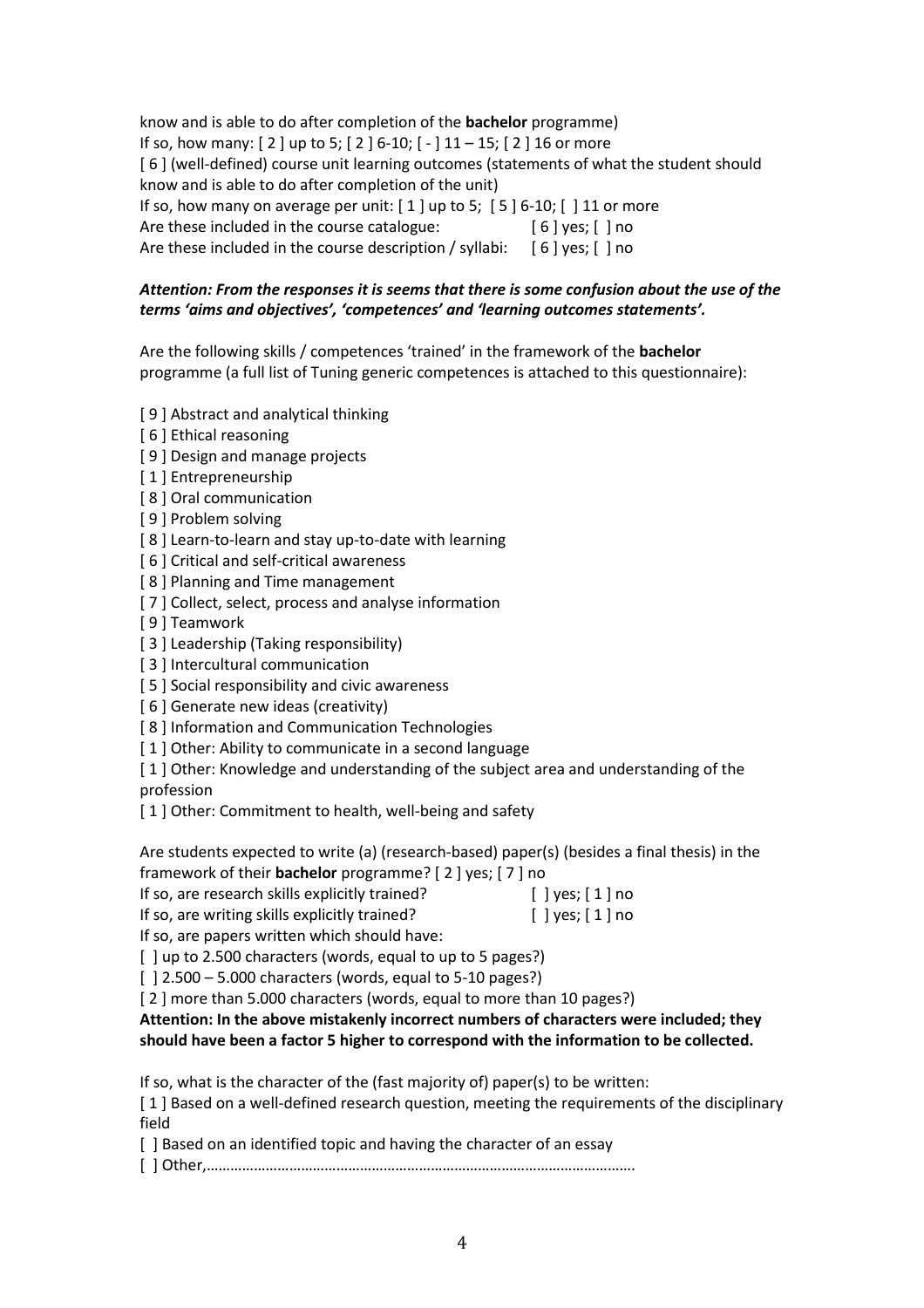Are students expected to prepare reports as a part of their **bachelor** programme?

[ 7 ] yes; [ 1 ] no

If so, for what purpose? Please explain: lab reports, internship reports, homework, final exam papers, research papers, design reports, project reports

What are the main modes / strategies for learning and teaching in your **bachelor**  programme:

[ 9 ] lectures

[ 7 ] seminars

[ 7 ] tutorials

[ 9 ] exercise courses / practical classes

[ 8 ] fieldwork

[ 5 ] oral assignments

[ 6 ] written assignments

[ ] role play

[1] peer reviewing

[4] work based practice

[ 6 ] problem-solving sessions

[1] flipped classroom (combination of Internet instruction and classes)

[2] blended learning

[6] laboratory assignments

[1] Others: design-project based

[1] Others: individual supervision

[ ] Others: ……………………………………………….

Is your **bachelor** programme completed by a final thesis? [ 7 ] yes; [ 2 ] no

If so, are there minimum requirements in terms of length: [2] yes; [5] no

If so, how many: ……characters

One university reports the size of the final thesis: 15.000 characters.

What are the titles of your **MASTER** programme(s):

- 1. Civil Engineering
- 2. Environmental Engineering
- 3. Building Engineering
- 4. Mathematical Engineering
- 5. Construction and Project Management
- 6. Structural Engineering
- 7. Water Engineering
- 8. Architectural Engineering
- 9. Civil Engineering / Civil and Structural Engineering (also with a Year in Industry) (Integrated Master)
- 10. Structural Engineering and Architecture (Integrated Master)
- 11. Architectural Engineering (Integrated Master)
- 12. Ingénieur de l'École nationale des ponts et chausses
- 13. Mestrado Integrado em Engenharia Civil
- 14. Structural Engineering
- 15. Reconstruction and Modernization of Buildings and Facilities ('Master for Bachelors')
- 16. Project Management in Construction ('Master for Bachelors')
- 17. Analysis and Design of Structures ('Master for Bachelors')
- 18. Environmental Protection and Sustainable Development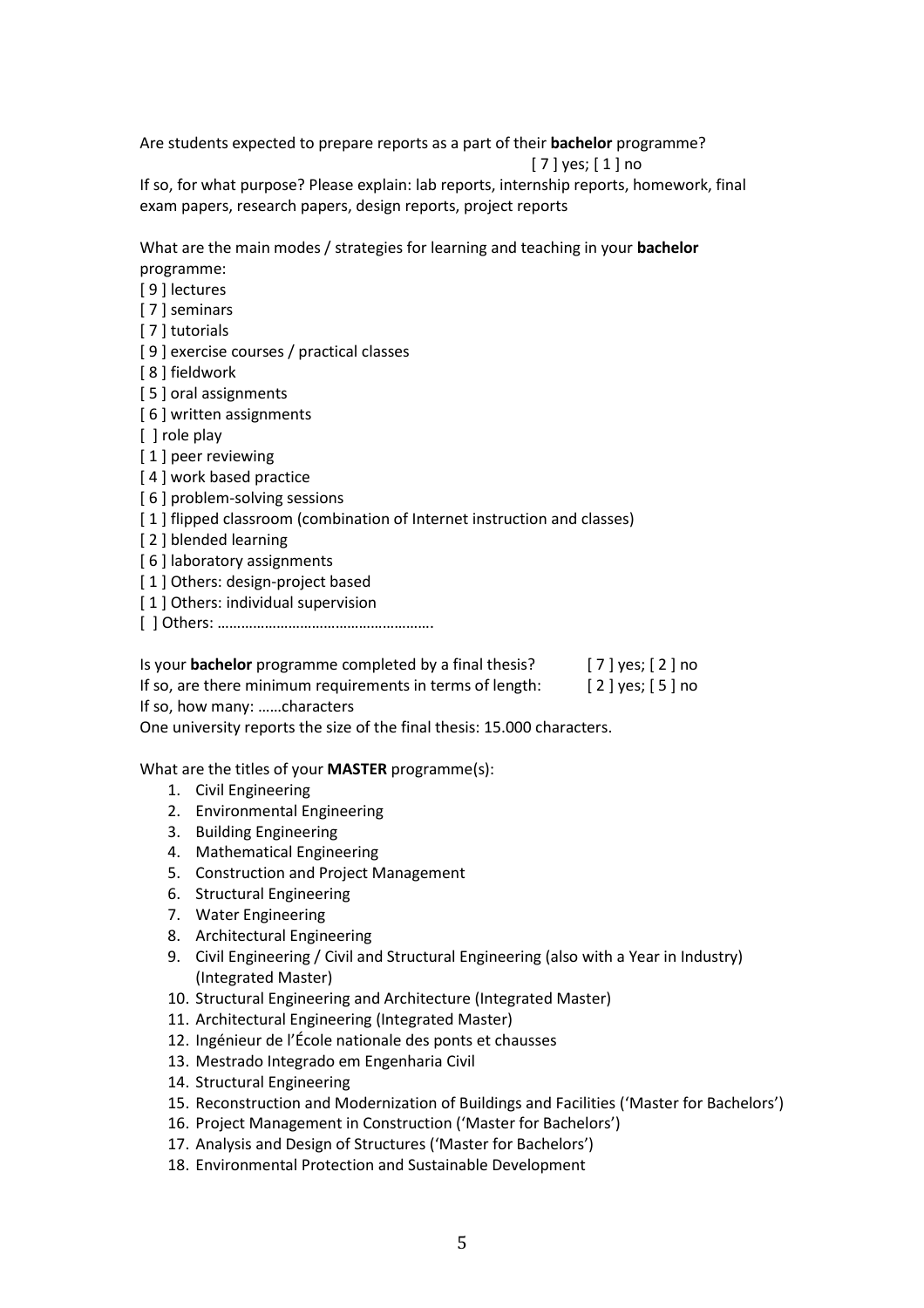- 19. Antiseismic Design of Structures
- 20. Engineering Project Management

How can your **master** programme be characterized in terms of its profile, as a:

[ 4 ] broad programme covering typical elements of the sector involved (e.g. Social Sciences,

etc.), followed by specialization in a particular subject area / discipline (later)

[1] broad programme covering different paradigms?, which are / can also (be) positioned outside the realm of the sector

[11] specialized programme focusing (mainly or only) on the subject area involved

Does your **master** programme distinguish one or more types / tracks / orientations:  $\lceil$   $\lceil$  yes;  $\lceil$   $\rceil$  no

If so, can these be distinguished in (a) more research oriented type(s) / track(s) and (a) more applied type(s) / track(s)? [ 7 ] yes; [ 7 ] no. Please explain:

Examples of orientations or tracks:

- structural design and construction
- project management
- modernization
- rehabilitation and strengthening of civil engineering structures and facilities
- **Structures**
- Construction and Geomaterials
- Water Resources

If so, do these tracks have different (well-defined):

[ 3 ] aims and objectives (general description of topics covered / taught by the programme and for what purpose, e.g. to prepare the student for (an) occupation(s) for which these are relevant)

[ 5 ] learning outcomes (statements of what the student should know and is able to do after completion of the programme)

Does your **master** programme include:

[ 2 ] minor(s)

[11] electives

[ ] double major

If applicable, can the minor / electives be taken outside your faculty at another faculty of your HE institution? [ 7 ] yes; [ 4 ] no

What is the space included in your **master** programme for (a) minor(s) / electives in terms of ECTS credits:

[ ] 0; [ 2 ] 1-10; [ 4 ] 11-20 ]; [ 3 ] 21-30; [ 3 ] 31-45; [ - ] 46-60

Does your **master** programme include a mobility window (a period that is reserved to take course units in another country which will replace course units (obligatory / electives / minors) of the degree programme that the student is taking at your HE institution:

[ 10 ] yes; [ 5 ] no

If so what is the number of credits involved: [ ] 15; [ 3 ] 30 ]; [ 7 ] 60; [ ] different, please specify …………………………………………………..

How do you characterise your **master** programme (up to two answers are possible): [10] a traditional programme in which the focus is mainly on knowledge acquisition and transfer: the programme is largely based on lecture classes, which might be supported by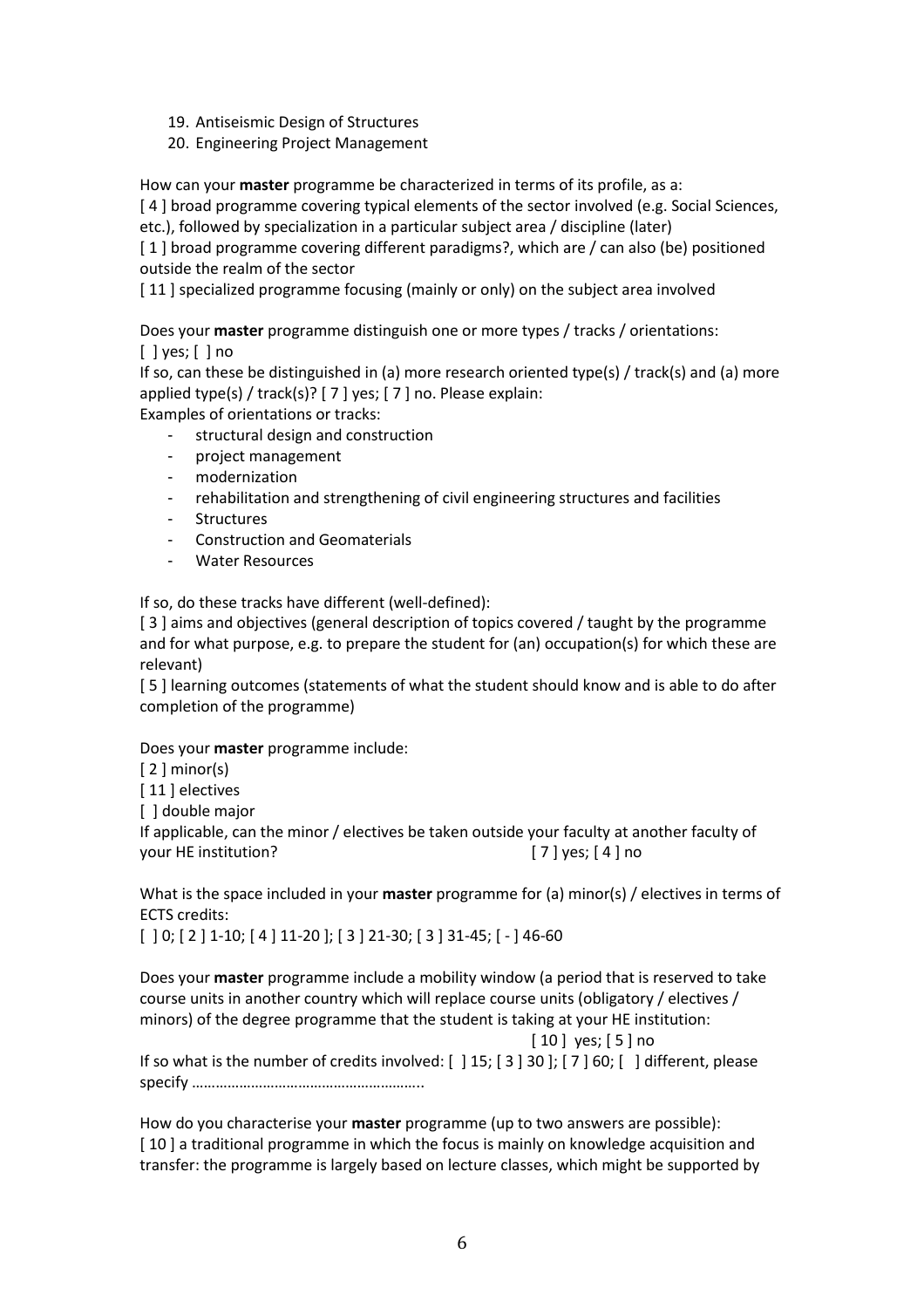seminar groups and if applicable limited laboratory work

[5] a student-centred programme<sup>2</sup> which requires active student learning, which is mainly based on a seminar / exercise course unit model and if applicable extended laboratory work [5] based on research driven education

[ 3 ] based on applied driven education

Does your **master** programme include a work based learning component (work placement / entrepreneurship / traineeship)? [7] yes; [7] no

Please explain: ………………………………………

If so, what is the size of this component expressed in ECTS credits: [ 3 ] 0-5 ]; [ ] 6-10; [ 2 ] 11-15; [ ] 16-20; [ ] 21 – 25; [ 3 ] 26-30; different, please specify: …….

Is your **master** programme based on:

[14] (well-defined) aims and objectives (general description of topics covered / taught by the programme and for what purpose, e.g. to prepare the student for occupation for which these are relevant)

If so, how many: [ 1 ] one general description; [ 4 ] 1-5 more explicitly formulated; [ 8 ] 6 or more; more explicitly formulated

| Are these included in the course catalogue:             | $[12]$ yes; $[1]$ no |
|---------------------------------------------------------|----------------------|
| Are these included in the course description / syllabi: | $[12]$ yes; $[1]$ no |

#### and/or

[ 7 ] (well-defined) programme competence statements (broadly defined statements of the competences to be developed in the **master** programme)

If so, how many: [ 1 ] up to 5; [ 3 ] 6-10; [ 3 ] 11 or more

[ 7 ] (well-defined) unit competence statements

If so, how many on average per unit:  $[3]$  up to 5;  $[3]$  6-10;  $[$   $]$  11 or more

Are these included in the course catalogue: [ 7 ] yes; [ ] no

Are these included in the course description / syllabi: [7] yes; [] no

## and/or

[11] (well-defined) programme learning outcomes (statements of what the student should know and is able to do after completion of the **master** programme)

If so, how many: [ 2 ] up to 5; [ 3 ] 6-10; [ 3 ] 11 – 15; [ 2 ] 16 or more

[12] (well-defined) course unit learning outcomes (statements of what the student should know and is able to do after completion of the unit)

If so, how many on average per unit:  $[3]$  up to 5;  $[5]$  6-10;  $[4]$  11 or more

Are these included in the course catalogue: [12] yes; [] no

Are these included in the course description / syllabi:  $[12]$  yes;  $[ ]$  no

#### *Attention: From the responses it is seems that there is some confusion about the use of the terms 'aims and objectives', 'competences' and 'learning outcomes statements'.*

Are the following skills / competences 'trained' in the framework of the **master** programme (a full list of Tuning generic competences is attached to this questionnaire):

[ 13 ] Abstract and analytical thinking and synthesising of ideas

 $\overline{\phantom{a}}$ 

<sup>2</sup> See note 1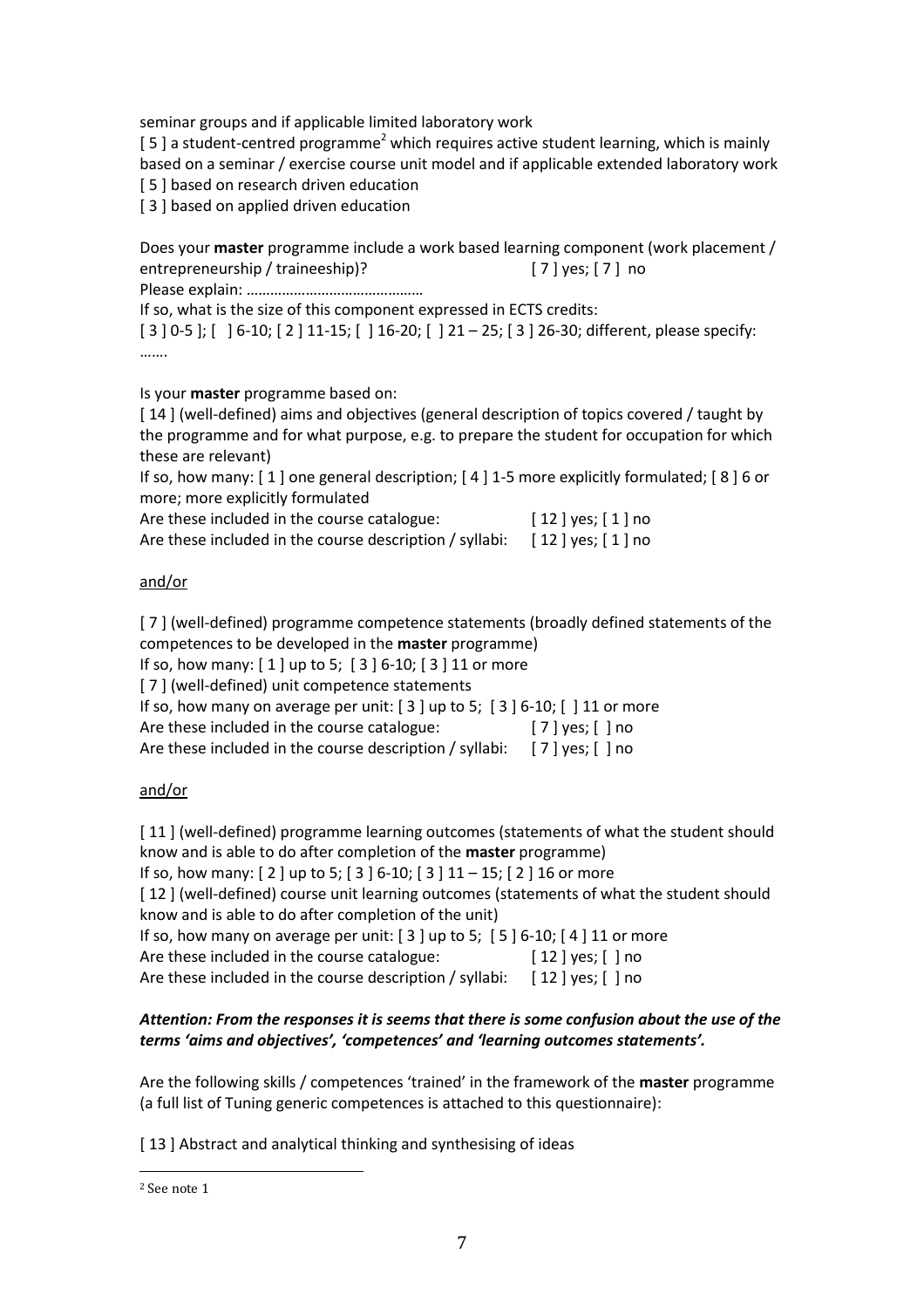[ 7 ] Ethical reasoning

[10] Design and manage projects

[ 2 ] Entrepreneurship

[13] Oral communication

[13] Problem solving

[ 9 ] Learn-to-learn and stay up-to-date with learning

[10] Critical and self-critical awareness

[ 9 ] Planning and Time management

[12] Collect, select, process and analyse information

[ 12 ] Teamwork

[10] Leadership (Taking responsibility)

[5] Intercultural communication

[8] Social responsibility and civic awareness

[11] Generate new ideas (creativity)

[13] Use of Information, Communication and Information Technologies

[1] Other: Ability to communicate in a second language

[1] Other: Ability to search for, process and analyse information from a variety of sources

[1] Other: Ability to work in an international context

Are students expected to write (a) research-based paper(s) in the framework of their **master**  programme? [ 7 ] yes; [ 7 ] no

If so, are research skills explicitly trained? [5] yes; [3] no

If so, are writing skills explicitly trained? [ ] yes; [ ] no

If so, are papers written which should have:

[] up to 2.500 characters (words, equals up to 5 pages?)

[ 3 ] 2.500-5.000 characters (words, equals 5-10 pages?)

[4] more than 5.000 characters (words, equals more than 10 pages?)

#### **Attention: In the above mistakenly incorrect numbers of characters were included; they should have been a factor 5 higher to correspond with the information to be collected.**

If so, what is the character of the (fast majority of) paper(s) to be written:

[ 6 ] Based on a well-defined research question, meeting the requirements of the disciplinary field

[1] Based on an identified topic and having the character of an essay

[1] Other: Based on a research topic in the form of a research paper (8 p.)

Are students expected to prepare reports as a part of their **master** programme? [ 10 ] yes; [ 2 ] no

If so, for what purpose? Please explain: final paper, design, report, project report, assessment via reporting, laboratory report

What are the main modes / strategies for learning and teaching in your **master** programme:

[14 ] lectures

[10] seminars

[ 8 ] tutorials

[14] exercise courses / practical classes

[ 9 ] fieldwork

[8] oral assignments

- [ 13 ] written assignments
- [ 3 ] role play

[ 3 ] peer reviewing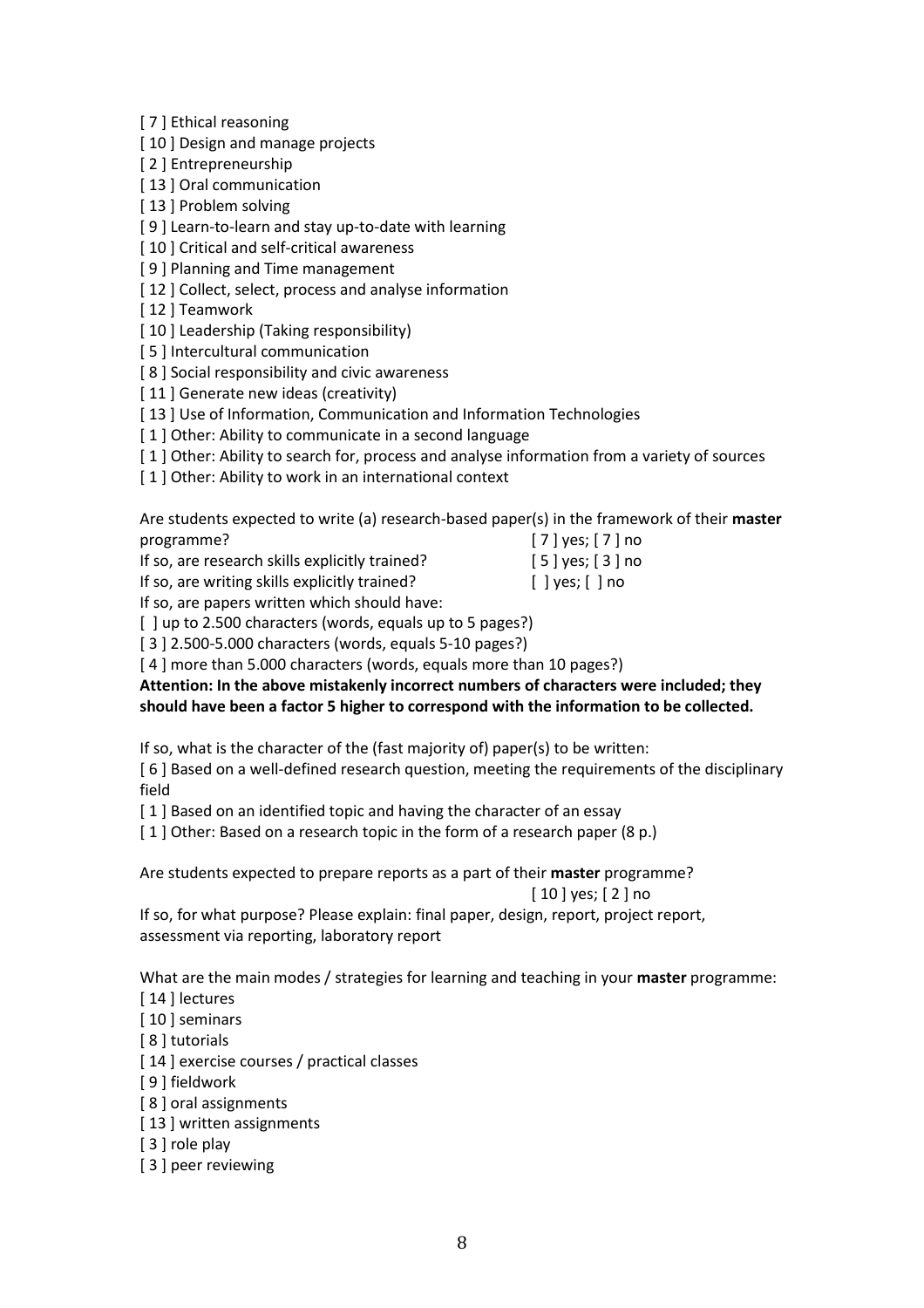- [ 8 ] work based practice
- [10] problem-solving sessions
- [4] flipped classroom (combination of Internet instruction and classes)
- [ 3 ] blended learning
- [10] laboratory assignments
- [1] Others: enquiring, research based
- [1] Others: individual supervision
- [ ] Others: design project

Is your **master** programme completed by a final thesis? [ 14 ] yes; [ ] no If so, are there minimum requirements in terms of length: [ 4 ] yes; [ 10 ] no If so, how many: ……characters

#### *Typical occupations*

Given the fact that both regulated professions and non-regulated professions are covered in the CALOHEE project, some questions might be of more relevance for some subject areas than for others. However, in all cases it is of relevance to obtain a better understanding of typical tasks and roles which are performed by holders of a bachelor and a master degree, and at what level. The information collected will be compared with the lists of competences / Learning outcomes on which the existing documents are based. Two surveys were implemented for Europe: one in 2001 and one in 2008. Furthermore, there is information available of Tuning surveys executed for some of the disciplines in other world regions at later dates.

An up-to-date overview of typical tasks which are performed in practice will help to identify / to confirm the competences to be developed (and assessed) in a typical degree programme, taking into account that there are more research driven and more applied degree programmes, both at bachelor and master level.

In which **type of sectors** do (most of) your graduates find employment?

- [ 7 ] Government (including departments, statutory authorities and government owned businesses)
- [ 7 ] Local Government
- [ 7 ] Public Company
- [12] Private Enterprise
- [ ] Not for Profit Organisation
- [ ] Other (please specify): ……………………………………………………………………………………..

In which of the following industry classifications do (most of) your graduates find employment? If possible and data available, please give an indication of the percentage involved. A distinction is made between bachelor and master graduates.

#### **Attention: a number of universities have sent percentage scales. These have not been included in this compilation. This information is too diverse to compare and to combine.**

| Employment sector:                      | Bachelor [%] | Master [%] |
|-----------------------------------------|--------------|------------|
| [1] Armed forces and Emergency services |              |            |
| [6] Banking, finance and insurance      |              |            |
| [7] Business and management             |              |            |
| [2] Charities and voluntary work        |              |            |
| [1] Creative arts and culture           |              |            |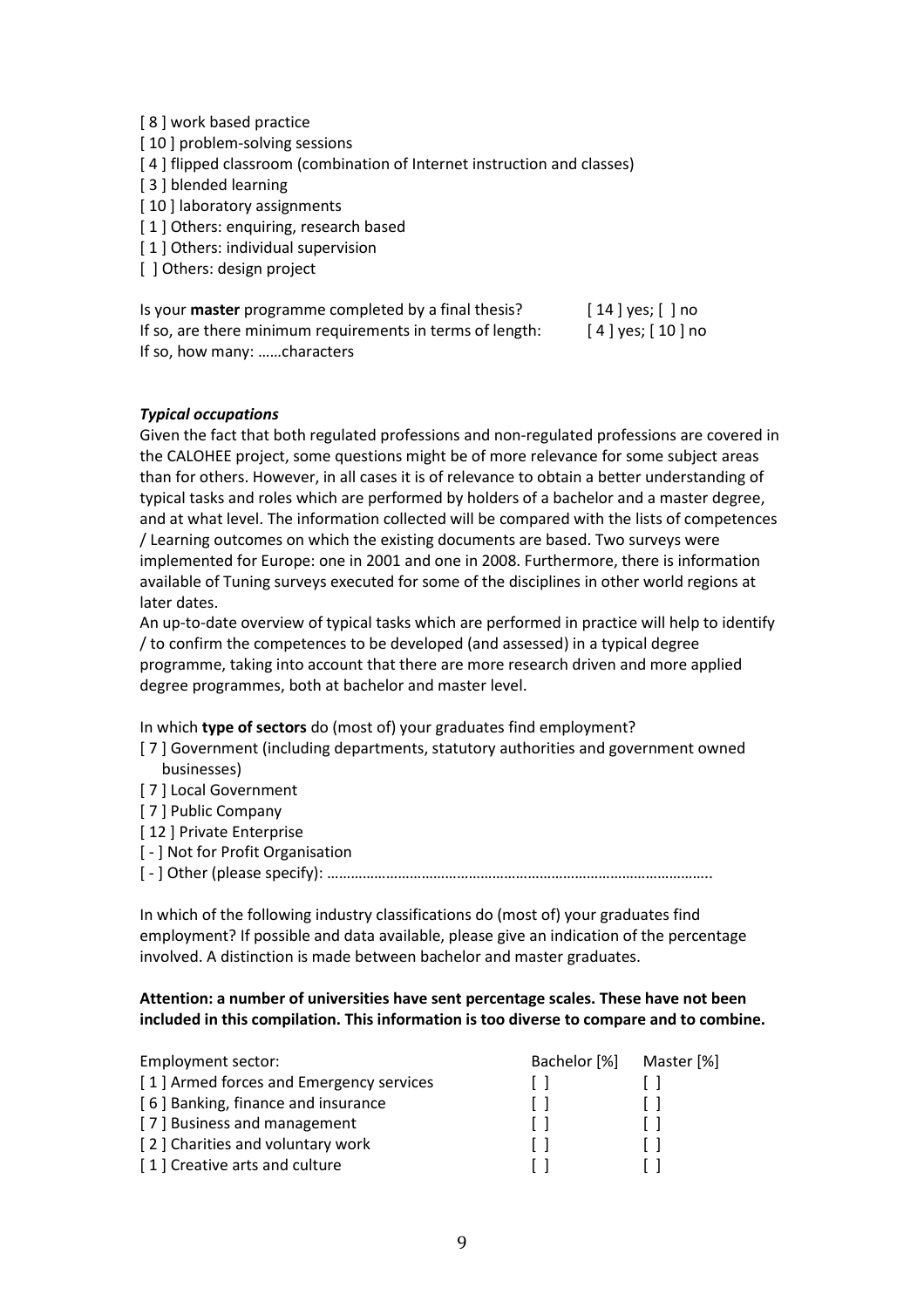| [8] Energy and utilities                              |  |
|-------------------------------------------------------|--|
| [10] Engineering, manufacturing and production        |  |
| [8] Environment and agriculture                       |  |
| [6] Further or Higher education or Research           |  |
| [8] Government and public administration              |  |
| [ ] Health and social care                            |  |
| [1] Hospitality, tourism and sport                    |  |
| [2] IT, information services and telecommunication    |  |
| [ ] Law and legal services                            |  |
| [ ] Marketing, advertising and PR                     |  |
| [1] Media and publishing                              |  |
| [2] Physical Resources (mining, quarrying, oil, gas,) |  |
| [9] Property and construction                         |  |
| [ ] Recruitment and HR                                |  |
| [1] Retail and sales                                  |  |
| [] Science, pharmaceuticals and food                  |  |

Please list the **ten most common jobs** (if possible) of your graduates (e.g. policy officer, policy analyst, (education) administrator, team leader, (site) manager, teacher, researcher, technician, registered nurse, clinical nurse leader, healthcare service manager, human resources worker, journalist, text writer, communication officer, marketing director, operator, programmer, supervisor, inspector, counsellor, international relations officer, self employed, etc). Please complete for Bachelor and Master graduates separately:

#### **Bachelor graduates**

- 1. Civil engineer
- 2. Site engineer
- 3. Site manager
- 4. Site inspector
- 5. Project manager
- 6. Design engineer
- 7. Structural engineer
- 8. Geotechnical engineer
- 9. Hydromechanics engineer
- 10. Health and safety specialist
- 11. Teacher
- 12. Technician
- 13. Human resources worker
- 14. Operator
- 15. Site manager
- 16. Constructor
- 17. Self employed
- 18. Drawer
- 19. Technical manager
- 20. Coordinator of quality of construction work
- 21. Coordinator of health and safety conditions on the construction site
- 22. Quantity surveyor
- 23. Construction laboratory worker
- 24. Self employed
- 25. Public servants
- 26. Employed at technical offices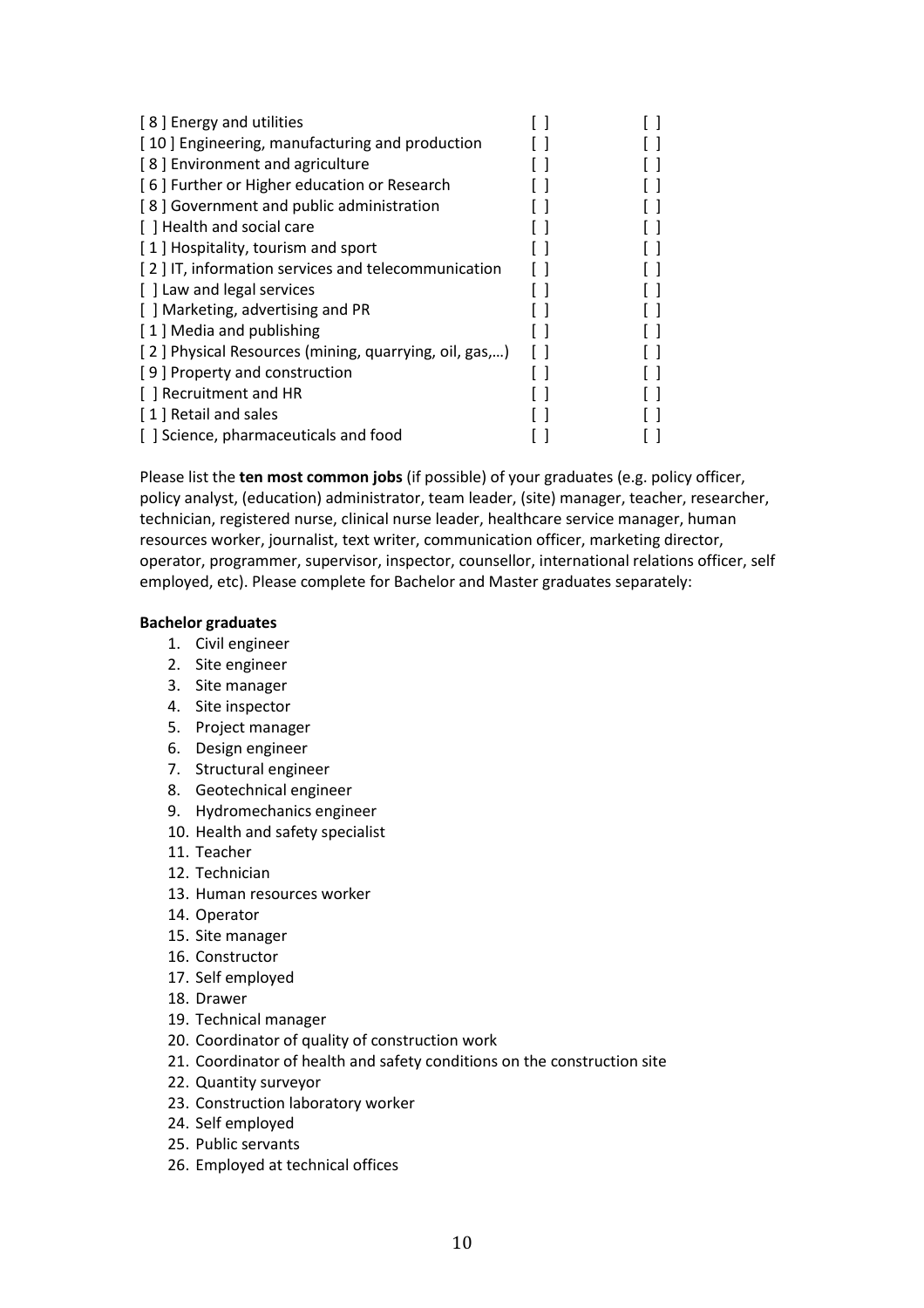- 27. Employed at construction companies
- 28. Managers
- 29. Educational officer
- 30. Researchers
- 31. Construction project manager
- 32. Structural Designer
- 33. Geotechnical professional
- 34. Infrastructure manager
- 35. Transport planner
- 36. Expert in structures maintenance
- 37. Manager of treatment plants
- 38. Safety and health coordinator
- 39. Port manager
- 40. Graduate engineer with construction company
- 41. Graduate Engineer with Engineering Consultancy/Design Company
- 42. Site Manager
- 43. BIM Co-ordinator
- 44. Engineering Surveyor
- 45. Graduate Civil Engineer
- 46. Graduate Structural Engineer
- 47. Graduate Site Engineer
- 48. Project Manager
- 49. Environmental Consultant
- 50. Graduate Transport Planner
- 51. Architect
- 52. Graduate modeller
- 53. Management consultant

#### **Master graduates**

- 1. Engineer
- 2. Consultant
- 3. Analyst
- 4. PhD
- 5. Structural engineer
- 6. Project manager
- 7. Associate
- 8. Works engineer
- 9. Data scientist
- 10. Research engineer
- 11. Civil engineer
- 12. Site engineer
- 13. Site manager
- 14. Project manager
- 15. Design engineer
- 16. Geotechnical engineer
- 17. Hydromechanics engineer
- 18. Director
- 19. Research assistant
- 20. Construction manager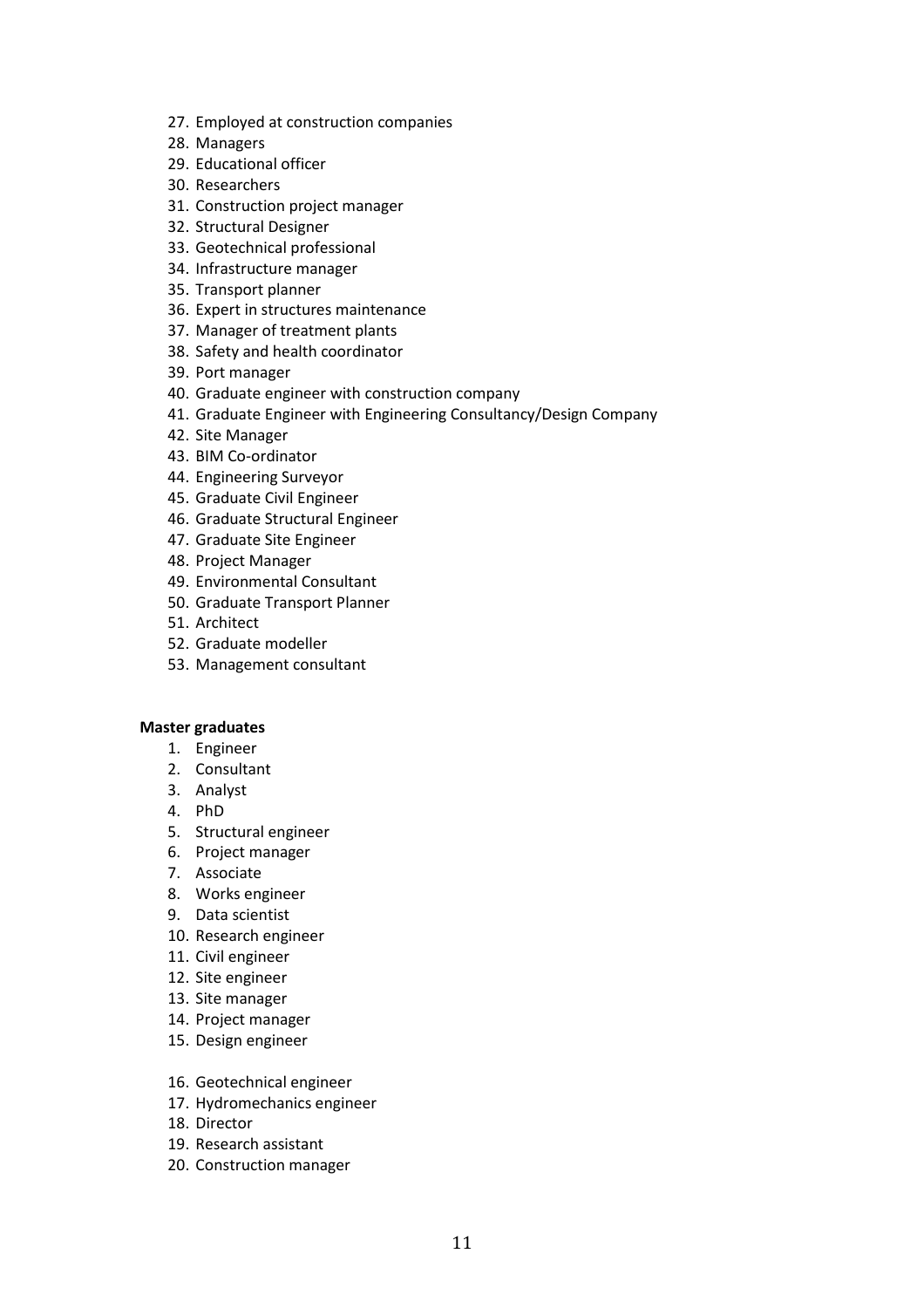- 21. Structural designer
- 22. City engineer
- 23. Environmental engineer
- 24. Waterworks engineer
- 25. Urban planner
- 26. Highway engineer
- 27. Geotechnical engineer
- 28. Materials engineer
- 29. Rehabilitation engineer
- 30. Policy officer
- 31. Policy analyst
- 32. Teacher
- 33. Researcher
- 34. Technician
- 35. Human resources worker
- 36. Supervisor
- 37. Self employed
- 38. Master graduates
- 39. Team leader
- 40. Construction Project Manager
- 41. Administrative manager
- 42. University lector
- 43. Construction laboratory analyser
- 44. Public servants
- 45. Employed at technical offices
- 46. Manager
- 47. Employed at construction companies
- 48. Education officer
- 49. Structural designer
- 50. Geotechnical professional
- 51. Infrastructure manager
- 52. Transport planner
- 53. Expert in structures maintenance
- 54. Manager of treatment plants
- 55. Safety and health coordinator
- 56. Port manager
- 57. Project Manager
- 58. Senior Engineer with Construction Company
- 59. Senior Engineer with Engineering Consultancy/Design Company
- 60. Director
- 61. Designer
- 62. Technical supervisor
- 63. Inspector
- 64. Team leader
- 65. Technical analyst
- 66. Planner
- 67. Business/market manager
- 68. Water Engineer
- 69. Lecturer
- 70. Sustainability consultant
- 71. Hydrogeologist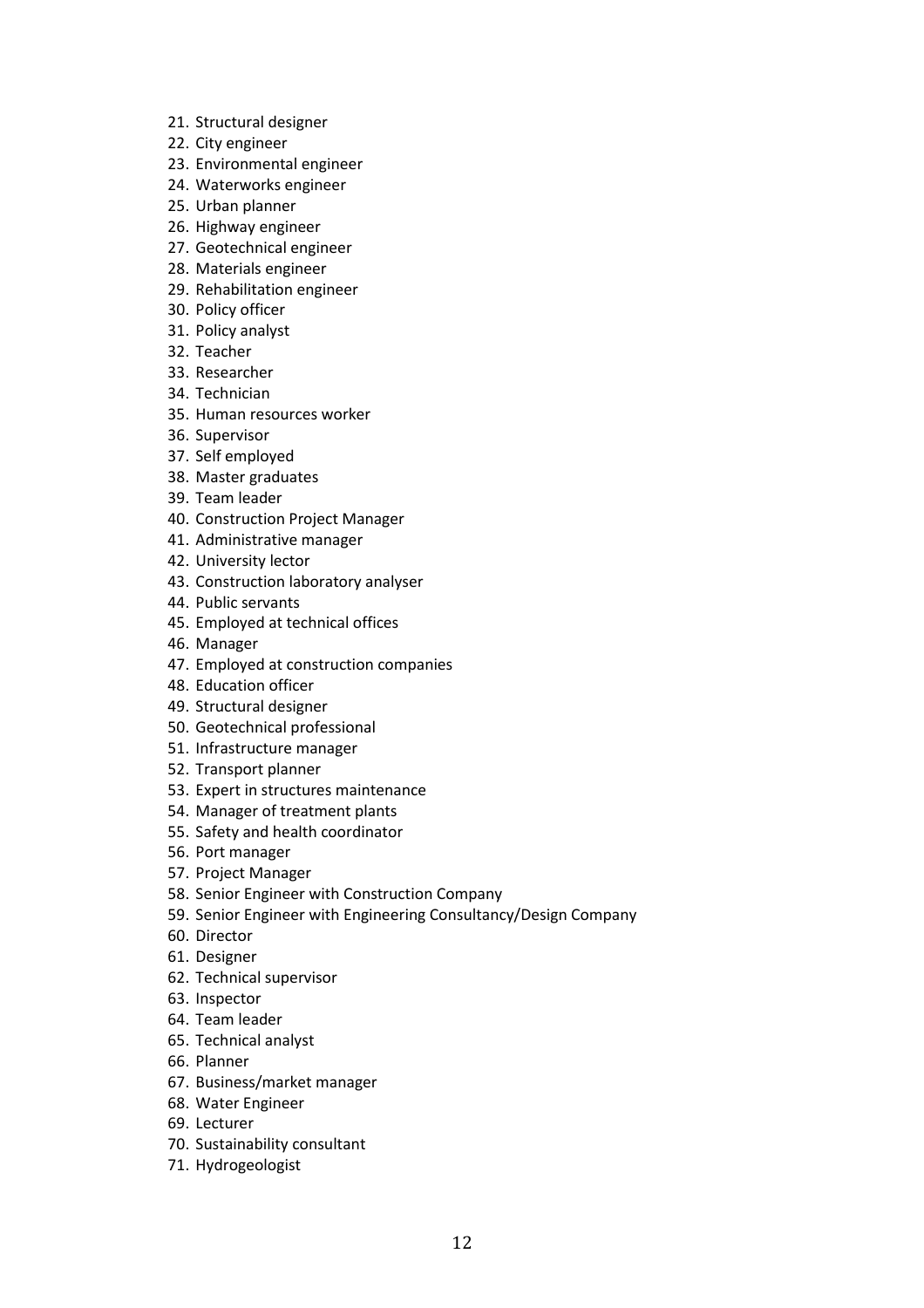Please list **10 typical tasks** performed by your graduates. These should be formulated in more general terms, e.g. for *nursing*, for example, hands-on care, administering medications, managing intravenous lines, observing and monitoring patients' conditions, maintaining records, provide advice and emotional support, etc.; for *historians,* for example, policy and analytical papers writing, coaching, planning, forecasting, reporting, negotiating, organizing, delegating, representing, communicating including offering presentations, media contributions / publishing, research, teaching, etc.; e.g. for *educational scientists* for example: teacher training, staff development, coaching, modelling, data analyses, research, programme designing, assessment designing, etc. for *civil engineers*, for example, planning and designing (using designated software), overseeing construction and maintenance of building structures and facilities, testing (soil, building materials), making cost calculations, analysing of reports and data, presenting, coaching, reporting, organizing, etc.; for *physicists* for example research and development conducting basic and applied research, designing research equipment, inspection, testing, quality control, etc.

Please indicate below the tasks performed by bachelor and master graduates.

#### **Bachelor graduates**

- 1. Designing structures
- 2. Analysing structural stability of structures
- 3. Planning construction of structures
- 4. Overseeing construction and maintenance of structures
- 5. Testing samples from site and structures
- 6. Making cost calculations
- 7. Controlling budget, schedule, and quality
- 8. Organizing and directing
- 9. Analysing data and preparing reports
- 10. Inspecting job sites
- 11. Overseeing construction and maintenance of building structures and facilities
- 12. Testing (soil, building materials)
- 13. Planning (using designated software)
- 14. Presenting
- 15. Coaching
- 16. Reporting
- 17. Organizing
- 18. Drawing of construction project
- 19. Managing construction work in construction site
- 20. Coordinating the quality of construction work
- 21. Coordinating the health and safety conditions on the construction site, and other.
- 22. Overseeing construction
- 23. Maintenance of building structures and facilities
- 24. Environmental Impact Assessment
- 25. Energy certificates for buildings
- 26. Making cost calculations
- 27. Planning and designing
- 28. Analysing of reports and data
- 29. Field testing
- 30. Designing infrastructures
- 31. Assessing maintenance
- 32. Making structures calculations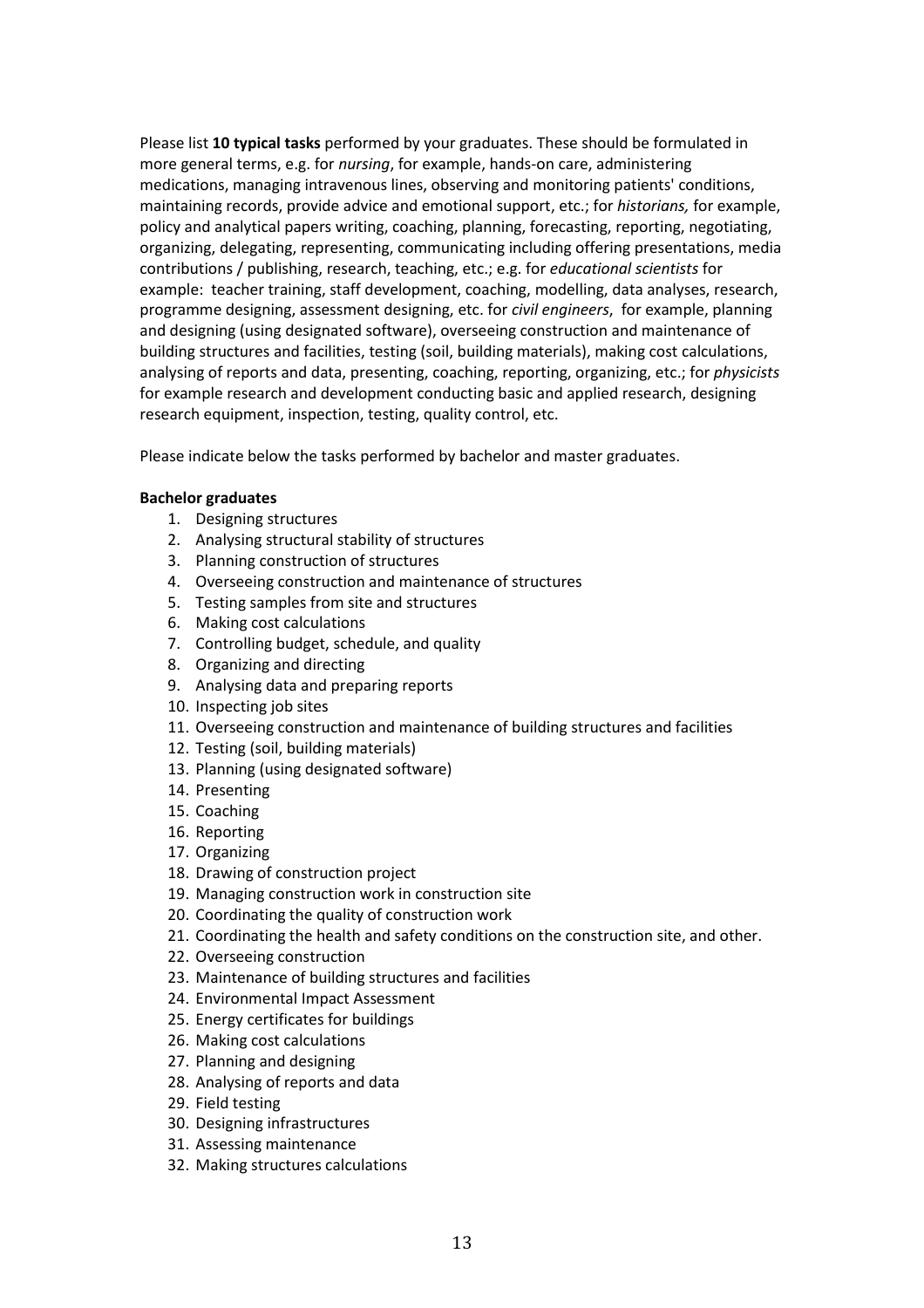- 33. Planning infrastructures
- 34. Analysing reports
- 35. Collecting data
- 36. Making reports
- 37. Organizing construction site
- 38. Testing (soil, building materials)
- 39. Basic Cost Calculations
- 40. Planning and Scheduling of Site Works
- 41. Basic Engineering Design
- 42. Preparation of Reports
- 43. Supervision of personnel
- 44. Quality Control
- 45. Technical reporting
- 46. Organizing technical tests
- 47. Planning and designing (using designated software)
- 48. Analysing of reports and data

#### **Master graduates**

- 1. Undertaking technical and feasibility studies including site investigations
- 2. Using a range of computer packages for developing detailed designs
- 3. Undertaking complex and repetitive calculations
- 4. Liaising with clients and a variety of professionals including architects and subcontractors
- 5. Compiling job specs and supervising tendering procedures
- 6. Resolving design and development problems
- 7. Managing budgets and project resources
- 8. Scheduling material and equipment purchases and deliveries
- 9. Making sure the project complies with legal requirements
- 10. Assessing the sustainability and environmental impact of projects
- 11. Designing structures
- 12. Analysing structural stability of structures
- 13. Planning construction of structures
- 14. Overseeing construction and maintenance of structures
- 15. Testing samples from site and structures
- 16. Making cost calculations and analyses
- 17. Controlling budget, schedule, and quality
- 18. Organizing and directing
- 19. Analysing data and preparing reports
- 20. Conducting research studies
- 21. Managing human resources
- 22. Managing equipment
- 23. Quantity surveying
- 24. Designing structures
- 25. Designing water systems
- 26. Building roads
- 27. Maintaining buildings
- 28. Rehabilitating houses
- 29. Planning cities
- 30. Building houses
- 31. Planning and designing
- 32. Testing (soil, building materials)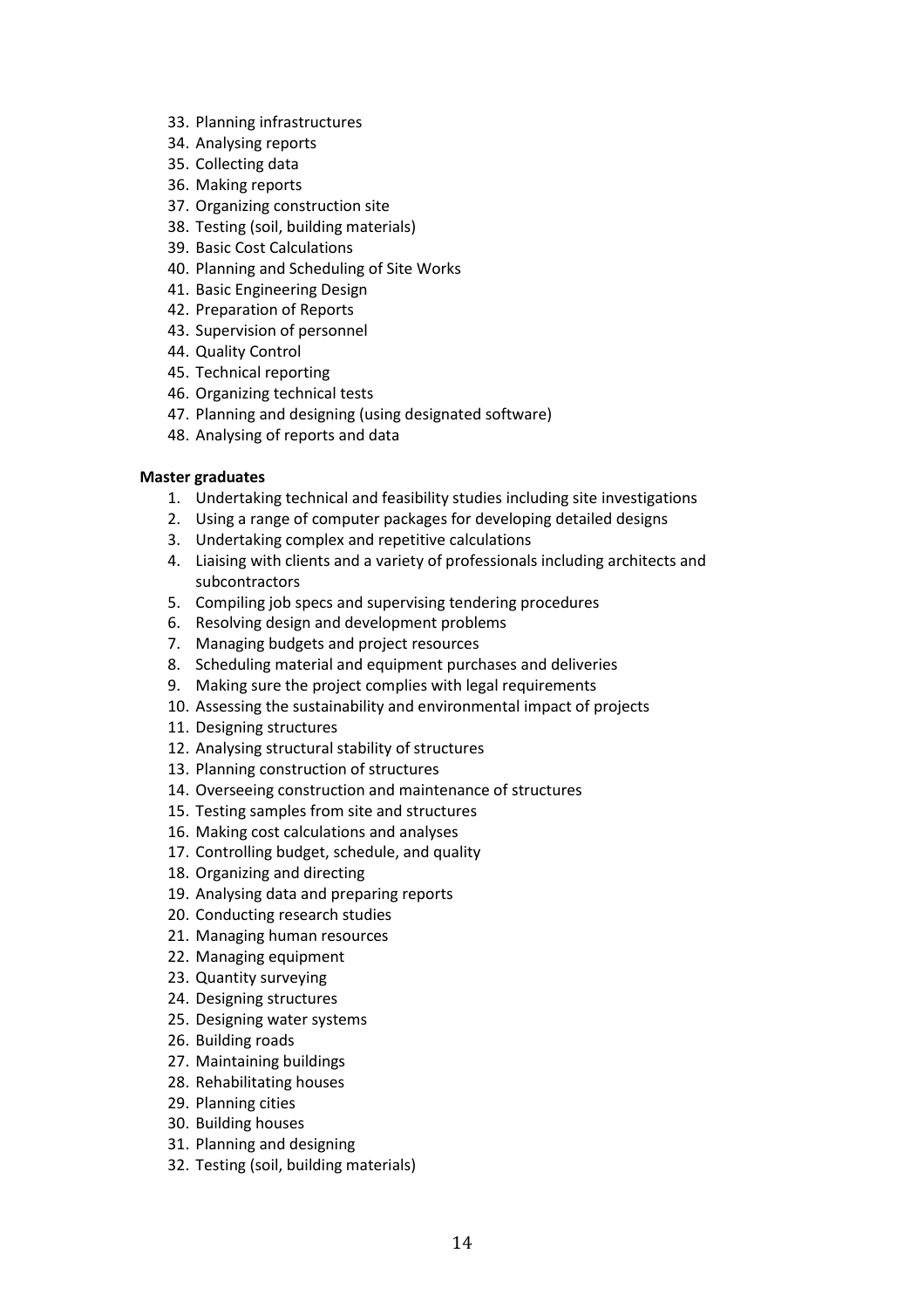- 33. Quality control
- 34. Planning and designing (using designated software)
- 35. Overseeing construction and maintenance of building structures and facilities
- 36. Analysing of reports and data
- 37. Presenting, coaching, reporting, organizing
- 38. Managing construction company
- 39. High administrative positions in the organizations on the field of the construction industry
- 40. Researching and university teaching
- 41. Managing construction projects
- 42. Environmental Impact Assessment
- 43. Energy certificates for buildings
- 44. Coaching
- 45. Overseeing construction
- 46. Maintenance of building structures and facilities
- 47. Field testing
- 48. Designing infrastructures
- 49. Overseeing construction
- 50. Assessing maintenance
- 51. Making structures calculations
- 52. Planning infrastructures
- 53. Collecting data
- 54. Making reports
- 55. Organizing construction site
- 56. Preparation and Presentation of Reports (for Internal use and to Clients)
- 57. Advanced Engineering Design
- 58. Advanced Cost Calculations
- 59. Taking overall responsibility for projects and teams
- 60. Analysing of reports and data presenting
- 61. Coaching
- 62. Organizing technical tests and activities
- 63. Technical reporting
- 64. Business/market management
- 65. Managing technical projects
- 66. Planning and designing (using designated software)
- 67. Overseeing construction and maintenance of building structures and facilities,
- 68. Organising and managing
- 69. Reporting
- 70. Presenting

Thank you for completing the questionnaires. You are asked to return these **before 30 April 2016** to the project coordinating team by using the designated CALOHEE e-mail address: [calohee@rug.nl](mailto:calohee@rug.nl)